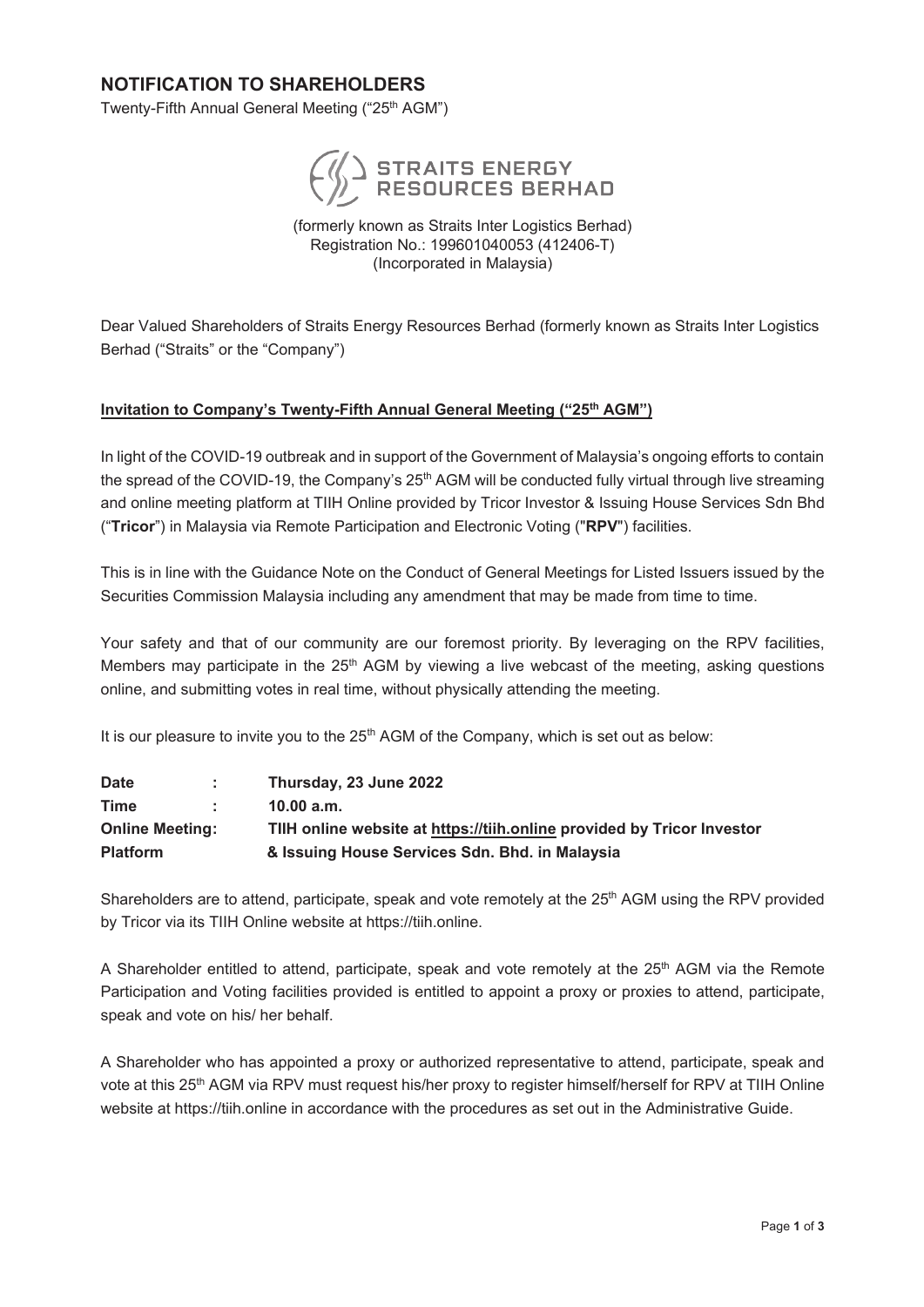# **Issuance of documents by electronic means by a listed issuer to its securities holders**

Pursuant to Paragraph 2.19B of the ACE Market Listing Requirements and Clause 38 of the Company's Constitution, we wish to notify you by this letter that we will not dispatch any documents to shareholders in hard copies.

**\_\_\_\_\_\_\_\_\_\_\_\_\_\_\_\_\_\_\_\_\_\_\_\_\_\_\_\_\_\_\_\_\_\_\_\_\_\_\_\_\_\_\_\_\_\_\_\_\_\_\_\_\_\_\_\_\_\_\_\_\_\_\_\_\_\_\_\_\_\_\_\_\_\_\_\_\_\_\_\_\_\_\_\_\_\_\_\_\_\_\_\_\_**

As part of our dedicated commitment to sustainable practices, kindly download the documents of the Company as stated below, which are made available at http://www.straits-energyresources.com and also on the website of Bursa Malaysia Securities Berhad at https://www.bursamalaysia.com under Company Announcements of STRAITS ENERGY RESOURCES BERHAD or you may scan the QR Code for viewing and/or downloading:

- 1. Notice of 25<sup>th</sup> AGM
- 2. Proxy Form
- 3. Annual Report 2021
- 4. Administrative Guide to Shareholders
- 5. Circular to Shareholders on the Proposed Renewal of Shareholders' Mandate dated 29 April 2022
- 6. Circular to Shareholders on the Proposed New Shareholders' Mandate dated 29 April 2022

## **Online Request for Printed Report(s)**

*"Go digital and go paperless to help our environment"*

As a shareholder of the Company, you may request for a printed copy of the documents mentioned above at https://tiih.online by selecting "Request for Annual Report /Circular" under the "Investor Services" or alternatively, you may also make your request through telephone or e-mail to our Share Registrar at the number or e-mail address given below.

We will send it to you by ordinary post as soon as possible upon receipt of your request. However, please consider the environment before requesting for the printed copy of the said documents.

If you wish to appoint a proxy to attend, participate, speak and vote at this 25<sup>th</sup> AGM via RPV on your behalf at the meeting, you may submit your Proxy Form at the office of the Share Registrar of the Company at Tricor Investor & Issuing House Services Sdn Bhd, Unit 32-01, Level 32, Tower A, Vertical Business Suite, Avenue 3, Bangsar South, No. 8, Jalan Kerinchi, 59200 Kuala Lumpur, Wilayah Persekutuan or alternatively, the Customer Service Centre at Unit G-3, Ground Floor, Vertical Podium, Avenue 3, Bangsar South, No. 8, Jalan Kerinchi, 59200 Kuala Lumpur or you have the option to lodge the proxy appointment electronically via TIIH Online at https://tiih.online or email to is.enquiry@my.tricorglobal.com **not less than 48 hours before the time holding the AGM i.e by Tuesday, 21 June 2022 at 10.00 a.m.**



STRAITS ENERGY<br>RESOURCES BERHAD